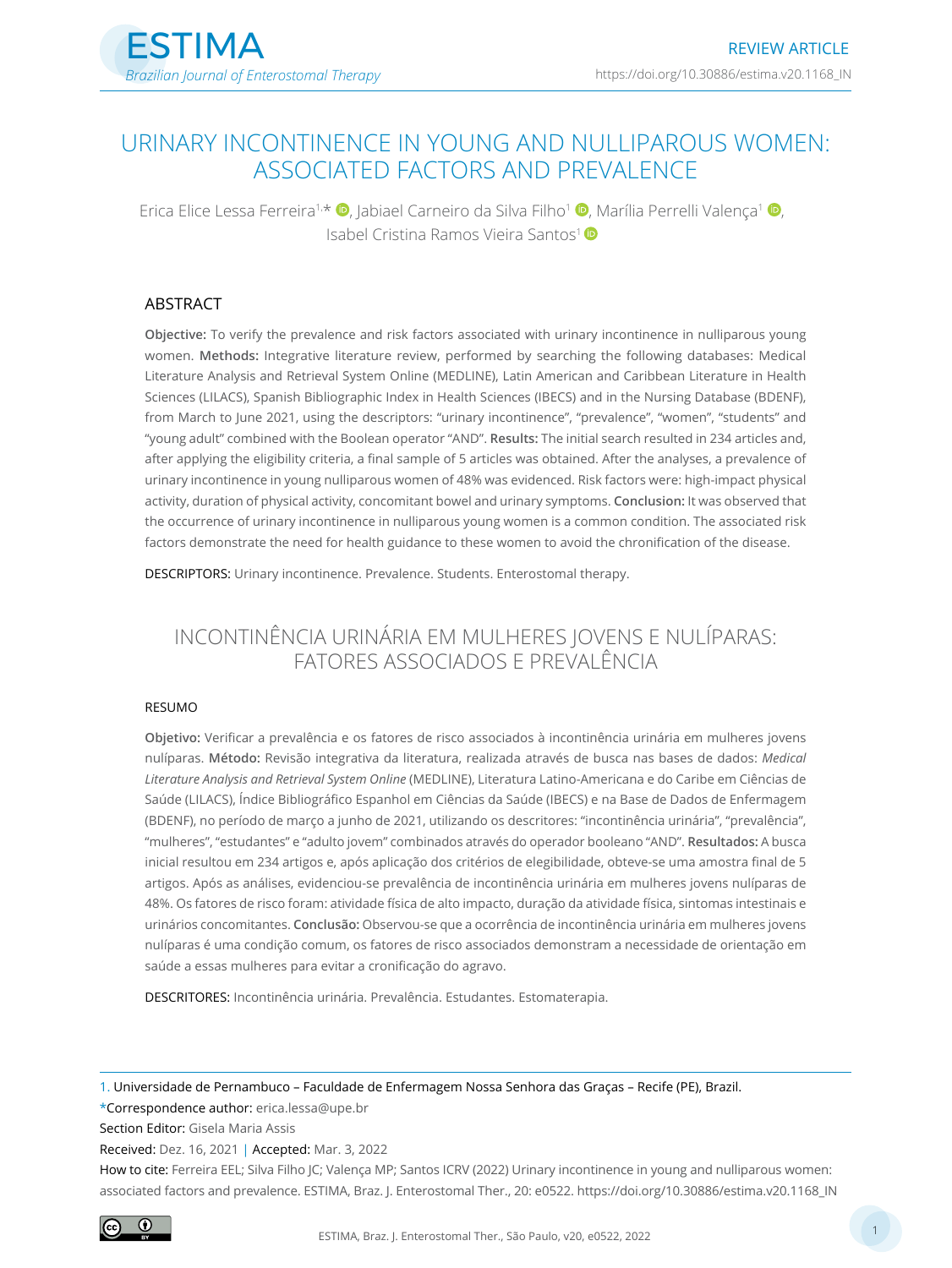# INCONTINENCIA URINARIA EN MUJERES JÓVENES NULÍPARAS: FACTORES ASOCIADOS Y PREVALENCIA

#### RESUMEN

**Objetivo:** Verificar la prevalencia y los factores de riesgo asociados a incontinencia urinaria en mujeres jóvenes nulíparas. **Método:** Revisión integral de literatura realizada a través de búsqueda en las bases de datos: Medical Literature Analysis and Retrieval System Online (MEDILINE) Literatura Latinoamericana y del Caribe en Ciencias De Salud (LILACS), Índice bibliográfico español en ciencias de salud (IBECS) y en la Base de Datos de Enfermería (BDENF), en el periodo de marzo a junio del 2021 utilizando los descriptores "incontinencia urinaria", "prevalencia", "mujeres", "estudiantes" y "adulto joven" combinados a través del operador booleano "AND". **Resultados:** Después del análisis se evidenció una prevalencia de incontinencia urinaria en mujeres jóvenes nulíparas de 48%. Los factores de riesgo fueron: actividad física de alto impacto, duración de actividad física, síntomas intestinales y urinarios concomitantes. **Conclusión:** Se observó que la ocurrencia de incontinencia urinaria en mujeres jóvenes nulíparas es una condición común. Los factores de riesgo asociados demuestran la necesidad de orientación en salud a esas mujeres para evitar la cronificación de la gravedad.

DESCRIPTORES: Incontinencia urinaria. Prevalencia. Estudiantes. Estomaterapia.

#### INTRODUCTION

The involuntary loss of urine is a reality in the female population on the global stage. It is urinary incontinence (UI), a condition of multifactorial etiology, with an estimated prevalence of up to 39% among men and 6 to 25 times more in women, when compared to them<sup>1</sup>. This rate of involvement can be explained by the anatomy of the female urethra and by conditions common to its life cycle, which interfere with the proper performance of the pelvic floor<sup>2</sup>. Among the risk factors for the occurrence of UI, in general, are: age, pregnancy, parity, climacteric, use of medications, pelvic surgeries, body mass index, high-impact physical exercises, smoking, among others<sup>3</sup>.

Urinary incontinence represents a real public health problem in several countries around the world, however the numbers related to its occurrence could be even more representative, if there was not an underreporting related to not seeking care, a common situation in view of cultural issues. that involve the growth and development of women, in addition to the lack of knowledge of treatment possibilities<sup>4</sup>. However, for the treatment to be effective, it is necessary that UI be diagnosed according to its subtypes: stress urinary incontinence (SUI), when there is leakage of urine during the performance of some physical activity, such as climbing stairs, coughing, sneezing or to laugh; urge urinary incontinence (UUI) which is related to loss of urine preceded by sudden urge to urinate, even without complete bladder filling; and mixed urinary incontinence (MUI) which, in turn, associates characteristics of both subtypes mentioned above<sup>s</sup>.

Despite the belief that UI affects only elderly women, the condition is not part of physiological aging<sup>6</sup> and, even with a higher prevalence with advancing age, women of all age groups can experience involuntary urine loss, including nulliparous young women'. However, the literature has been scarce when it comes to studies carried out in this population. Recent research affirms that this is a condition of considerable prevalence and with no known risk factors 8–10. Because it is a disease of multicausal etiology, UI has an influence not only on physical health and self-care, but also disadvantages aspects related to mental health and quality of life for women, mainly by limiting social and professional activities, generating stress, social isolation and depression<sup>11</sup>.

The realization of this literature review on UI in young women, particularly nulliparous, is justified by the need to recognize the factors associated with the prevalence of this condition in that population, which can help in the proposal of measures that identify the symptoms in advance and treat them, avoiding complications and for the establishment of methods that increase the well-being and improve the quality of life of these women. In addition to disseminating knowledge among the academic community, collaborating with existing studies on this topic is still on the rise.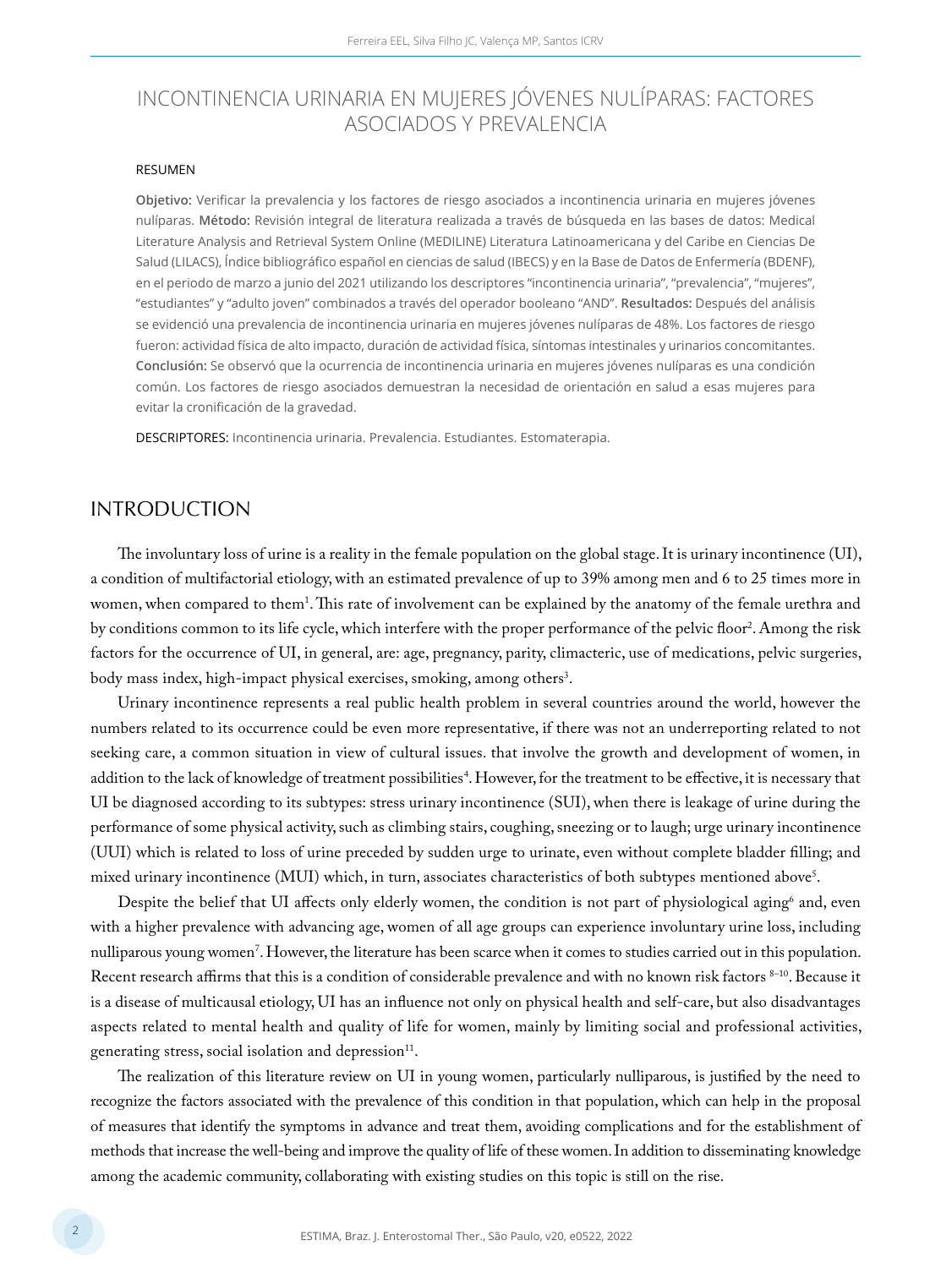### **OBJECTIVE**

To verify the prevalence and risk factors associated with UI in nulliparous young women.

### METHOD

The elaboration of an integrative review consists of six steps: the elaboration of the theme and the guiding question, the establishment of inclusion and exclusion criteria of studies, the search in the literature, the analysis and categorization of the included studies, the results and discussion and, finally, the presentation of the review itself<sup>12,13</sup>. Therefore, this study intends to answer the question: what are the risk factors associated with the prevalence of UI in young nulliparous women?

The exclusion criteria used were: study type (reviews, annals and reviews), study population (pregnant, postpartum, menopause and elderly women) and approach to prevalence/associated factors in samples with mixed age groups. Inclusion criteria consisted of: full text, English, Portuguese and Spanish languages and publication time interval defined between 2016–2021, in order to obtain updated information that contributes to the study results.

The *Descritores em Ciências da Saúde* (DeCS)/Medical Subject Headings (MeSH) were used: "urinary incontinence", "prevalence", "women", "students", "young adult" and the alternative term "nulliparity", in addition to the combination between the terms that was given by the Boolean operator "AND".

The study was carried out from April to June 2021 and the bibliographic survey was carried out from the following databases: Medical Literature Analysis and Retrieval System Online (MEDLINE), *Literatura Latino-americana e do Caribe em Ciências de saúde* (LILACS), *Índice Bibliográfico Espanhol em Ciências da Saúde* (IBECS) and the *Base de Dados de Enfermagem* (BDENF).

Initially, the searches found 234 articles, which, after the steps of deleting duplicates, reading the title and abstract and reading in full, resulted in 5 articles analyzed, as evidenced by the flowchart based on the PRISMA methodology14 observed in Fig. 1. All data processing took place through Microsoft Excel software, through which an instrument to characterize the articles was prepared, containing: year of publication, title, authors, country of origin and risk factors for UI.



**Figure 1.** Flowchart of the study selection process. Recife, PE, Brasil, 2021. Source: Prepared by the authors.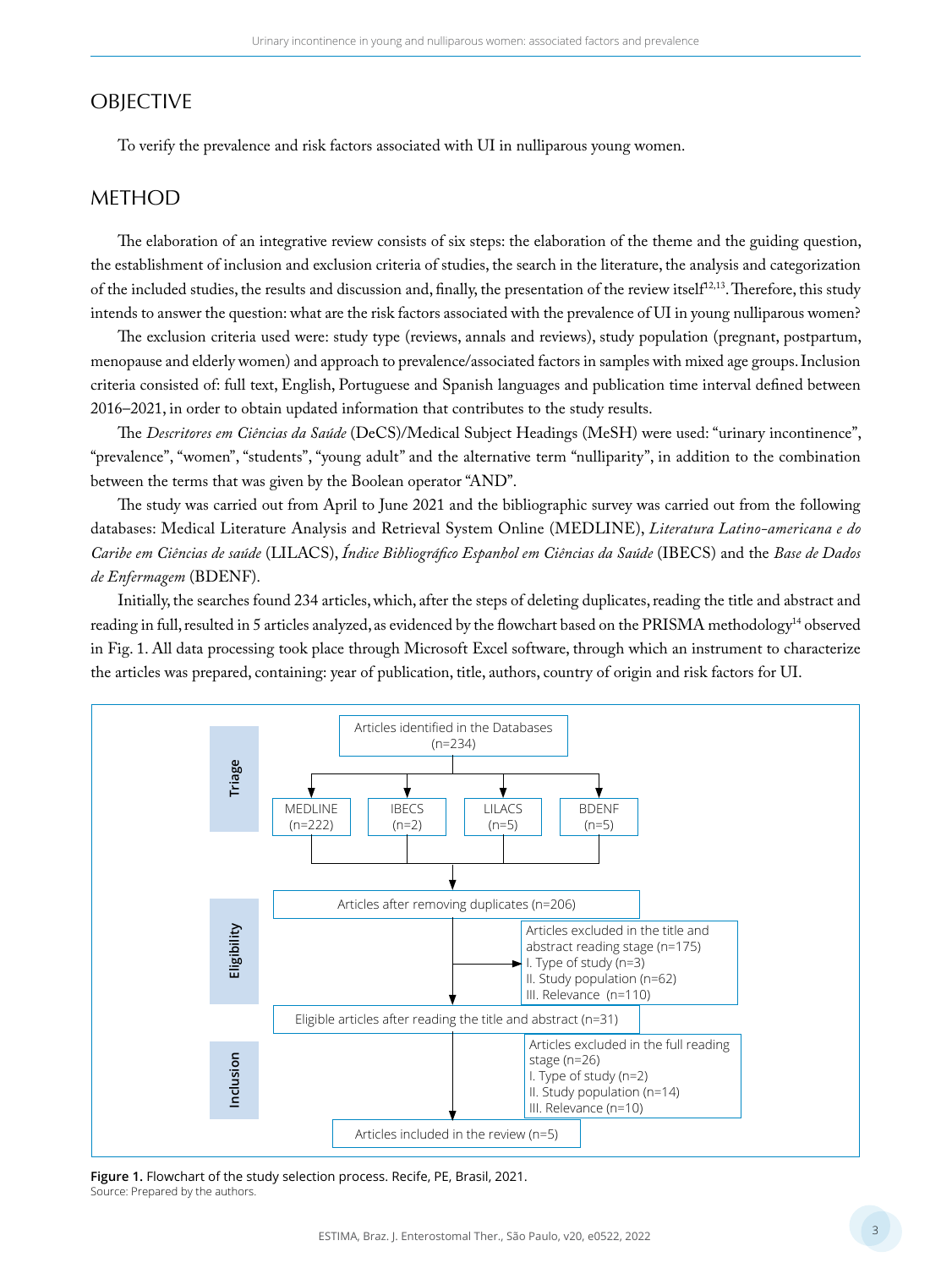### RESULTS

As can be seen in Fig. 1, the five articles resulting from the literature search came from the MEDLINE database and addressed UI in athletes<sup>15-18</sup> and in the general population<sup>19</sup>.

Table 1 presents the results on year of publication, country of origin and instrument used. It is observed that in 2018 there were more productions on the subject (n: 2, 40%) compared to other years. Despite being published in international journals, most studies (80%) are Brazilian. Regarding the type of study, the highest frequency was of a cross-sectional design, carried out with young and nulliparous women, selected through different types of sampling, recruited personally through trained researchers<sup>15,16</sup>, via email or phone<sup>17-19</sup>.

As an exclusion criterion, the studies determined that the participants could not have a urinary tract infection, pelvic surgeries, not have undergone treatment for gynecological problems, have pelvic dysfunctions, urogynecological disorders or diseases. These are pre-established risk factors for UI.

It was observed in the articles studied that the method of filling in self-administered and anonymous questionnaires was used for data collection. The instruments consisted mostly of sociodemographic questions and clinical history, with the objective of determining the profile of the research participants; moreover, more frequently (n: 4), the studies used the International Consultation on Incontinence Questionnaire (ICIQ). Other instruments used were The Female Sexual Function Index (FSFI) and the King's Health Questionnaire (KHQ).

| <b>Authors</b>                                                                                                              | Year | <b>Title</b>                                                                                                               | Country       | Data collection<br>instrument                                                                                          |
|-----------------------------------------------------------------------------------------------------------------------------|------|----------------------------------------------------------------------------------------------------------------------------|---------------|------------------------------------------------------------------------------------------------------------------------|
| Almeida M, Barra A, Salatiel<br>F, Silva-Filho A, Fonseca A,<br>Figueiredo E <sup>15</sup>                                  | 2016 | Urinary incontinence<br>and Other pelvic floor<br>dysfunction in female<br>athletes in Brazil: A cross-<br>sectional study | <b>Brazil</b> | Demographic questionnaire;<br>Health status; Pelvic floor<br>symptoms; ICIQ-SF; ICIQ-VS.                               |
| Alves JO, Luz ST, Brandão S,<br>Luz CM, Jorge RN, Roza T <sup>16</sup>                                                      | 2017 | Urinary incontinence in<br>physically active young<br>women: Prevalence and<br>related factors                             | <b>Brazil</b> | Demographic questionnaire;<br>Medical-Obstetric<br>Questionnaire; Physical<br>activity questionnaire; KHQ;<br>ICIQ-SF. |
| Santos KM, Roza T, Silva L,<br>Wolpe RE, Honório GJS, Luz<br>$SC^{T17}$                                                     | 2018 | Female sexual function<br>and urinary incontinence<br>Brazil<br>in nulliparous athletes: An<br>exploratory study           |               | Demographic questionnaire;<br>ICIO-UI-SFFSFI                                                                           |
| Santos KM, Roza T, Luz<br>SCT, Hort JP, Kruger JM,<br>Schevchenco B <sup>18</sup>                                           | 2018 | Quantification of urinary<br>loss in nulliparous athletes<br>during 1 hour of sports<br>training.                          | <b>Brazil</b> | Demographic questionnaire;<br>Filizola Scale; ICIQ-UI-SF                                                               |
| Kovalik CG, Daily A,<br>Goodridge SD, Hartigan SM,<br>Kaufman MR, Fowkem JH,<br>Dmochowski RR.<br>Reynolds WS <sup>19</sup> | 2020 | Factors associated with<br>urinary incontinence in a<br>community sample of young<br>nulligravid women.                    | <b>USA</b>    | Demographic questionnaire;<br>Medical history; ICIQ-FLUTS                                                              |

**Table 1.** Characterization of selected articles. Recife, PE, Brasil, 2021.

Source: Prepared by the authors.

The samples had different sizes, ranging from 50 to 964 respondents (mean: 163.0). The studies were carried out with young women, whose median age was 22.6 years. The factors associated with the occurrence of UI in that population were: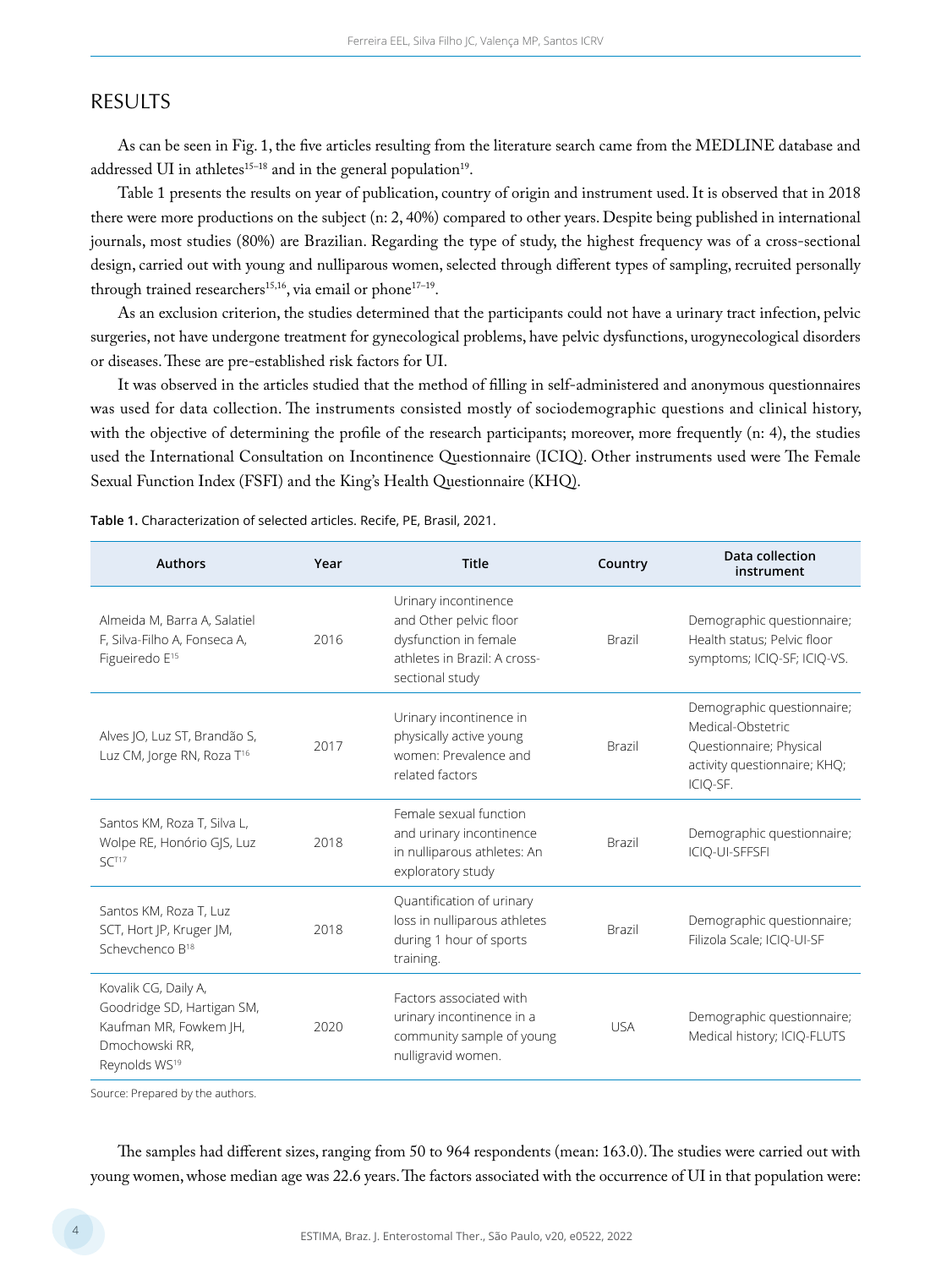high-impact physical activity, duration of physical activity, associated intestinal and urinary symptoms. A prevalence of 48% of the studied population was observed (Table 2).

| <b>Quantification and</b><br>Characterization of the Sample                                                                                       | Average Age<br>(Years)                                                        | Associated<br><b>Factors</b>                                                                                                               | <b>Prevalence Of Urinary</b><br>Incontinence (%) |
|---------------------------------------------------------------------------------------------------------------------------------------------------|-------------------------------------------------------------------------------|--------------------------------------------------------------------------------------------------------------------------------------------|--------------------------------------------------|
| $n = 163$<br>Young nulliparous women athletes<br>and non-athletes                                                                                 | Athletes: 18 years old;<br>Non-athletes:<br>21 years old.                     | Physical activity; Constipation;<br>Force to evacuate:<br>dyspareunia.                                                                     | 52.2%                                            |
| $n = 245$<br>Students at the Health Sciences and<br>Sports Center at the State University<br>$of$ SC.                                             | High impact: $21.6 \pm$<br>3.5 years;<br>Low impact: $22.0 \pm 3.9$<br>years. | High impact sports; Duration<br>of physical activity.                                                                                      | 22.9%                                            |
| $n = 50$<br>Nulliparous athletes in the<br>reproductive and sexually active<br>phase and who compete at least at<br>the municipal or state level. | $24.2 \pm 5.2$ years                                                          | Hours of training per day;<br>High impact activity; Duration<br>of physical activity; Inability/<br>difficulty achieving sexual<br>desire. | 48.0%                                            |
| $n = 104$<br>Nulliparous athletes who compete at<br>the municipal or state level.                                                                 | $26 \pm 6.3$ years                                                            | High impact exercise;<br>Duration of physical activity.                                                                                    | 51.9%                                            |
| $n = 964$<br>Nulliparous women, cisgender,<br>between 18 and 25 years old.                                                                        | 22,6 years                                                                    | Intestinal symptoms;<br>Intermittent streams of urine;<br>Delay in urination.                                                              | 30.6%                                            |

**Table 2.** Conclusions of the critical analysis of selected articles. Recife, PE, Brasil, 2021.

Source: Prepared by the authors.

### **DISCUSSION**

Urinary incontinence is a disease of multifactorial etiology, however, in the population of young nulliparous women, these factors are still not well established8. The articles analyzed found a considerable prevalence of the disease, in addition to determining potential associated factors.

Urinary incontinence in this population lacks broader studies, this is because the advent of UI is classically associated with aging and, with this, the occurrence in women aged between 18–30 years, healthy and particularly nulliparous, is underestimated for women whose risk factors are unclear<sup>19</sup>. Research on aspects involving UI in that population allows the identification of structural problems and lifestyle habits, contributing to the understanding of women affected by the problem and providing subsidies for health professionals to seek coping strategies<sup>16</sup>.

It was observed that one of the main factors associated with the occurrence of UI is the performance of high-impact physical activities and the training volume, this is due to an increase in intra-abdominal pressure related mainly to jumps, causing muscle fatigue on the floor. pelvic17. High-impact physical activity practitioners are more likely to develop UI than low-impact physical activity practitioners<sup>18</sup>. This evidence is in agreement with a study carried out in 2017 with young nulliparous women, which states that the increase in intra-abdominal pressure compromises the adequate performance of the pelvic floor muscles, by generating an overload in the region, causing chronic weakness due to the repetition of the increase of this pressure<sup>10</sup>. Pelvic floor muscle fatigue is directly related to storage capacity and the filling and emptying phases of the bladder<sup>3</sup>.

Thus, as mentioned in a recent study, high-impact training such as CrossFit, despite having beneficial effects on physical and mental health, can also be an independent risk factor, especially for SUI20.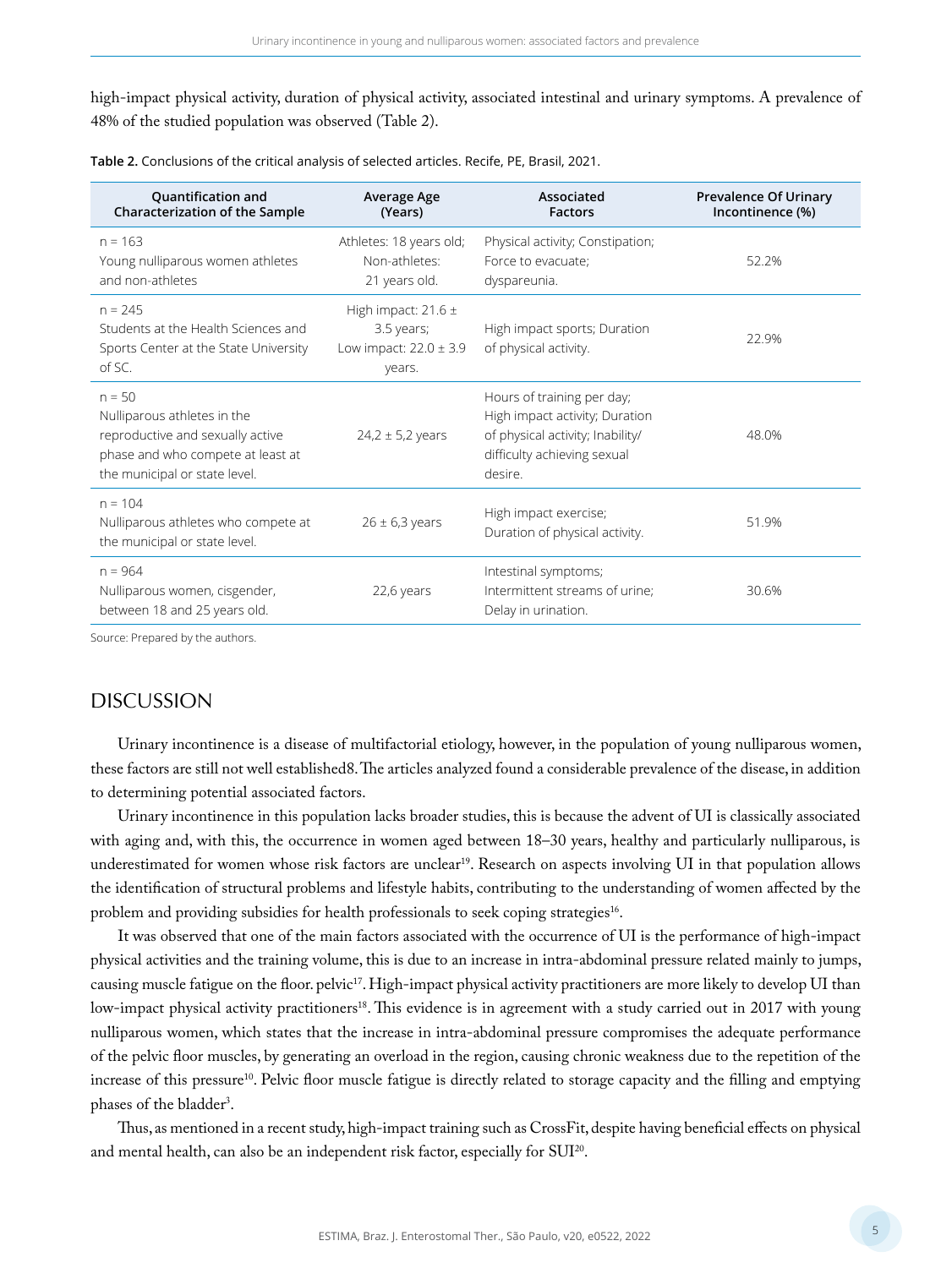In agreement with the impact of physical activity performed, another factor presented by three of the five studies analyzed was the duration of physical activity, which, although it did not show a significant difference between the comparison groups, supports the hypothesis of the "continence threshold", related to the time, amount and impact of physical activity that the pelvic floor musculature can withstand, providing a plausible explanation for the occurrence of UI in young women who have no evidence of muscle damage<sup>16-18,21</sup>.

Another evidence found in the studies was the relationship between intestinal and urinary symptoms, with emphasis on intestinal constipation, dyschesia and tenesmus, portraying that pelvic floor dysfunctions can occur concomitantly. The pathophysiology of intestinal symptoms is associated with UI, as evidenced among the associated factors in a study conducted in 2014, which observed that constipation can cause, among other things, bladder compression, urine retention, urinary tract infections and dysfunctions. in the adequate performance of the pelvic floor, which in the medium and long term may favor the occurrence of UI in women<sup>22</sup>.

Urinary tract infections also mentioned in the analyzed studies relating urinary and intestinal symptoms are one of the important factors associated with the incidence of UI as also evidenced in another study<sup>3</sup>, which states that these infections can be recurrent mainly in the female population and one of the causes attributed to this is the proximity of the urethra and anus, in addition to the short length of the female urethra. This can be the cause of transient UI, which has its symptoms reduced or ceased with the correct treatment for the infection.

Urinary tract infections in young women are associated with genetic and behavioral factors such as the frequency of sexual intercourse and the type of contraceptive method used<sup>23</sup>, while in postmenopausal women such dysfunctions are mainly associated with the reduction of estrogen production, which, in turn, acts in the urinary tract in urethral coaptation, one of the main factors associated with continence<sup>24</sup>. Its physiological reduction interferes with the development of UI causing changes in bladder performance, which causes UI due to reduced urethral closing pressure<sup>25</sup>.

In addition, it is necessary to recognize, as the analyzed studies point out, the impairment of the quality of life of young nulliparous incontinent women. UI in these women, in addition to altering or interrupting their level of physical performance and consequently negatively interfering with self-esteem, causes feelings of fear and shame and anxiety behaviors, fear of urine leakage and concern about bad odors, it also compromises their relationship with oneself and with others, whether in the home or work environment<sup>8</sup>.

As limitations of this study, the scarcity of publications on UI in the population of young nulliparous women in the given period of time (2016–2021) stands out, which may have restricted the risk factors associated with UI in this age group.

#### **CONCLUSION**

In view of the above, it is observed that, despite the variability of sample sizes in the analyzed articles, there is a prevalence of UI in more than a quarter of young nulliparous women in most studies; therefore, it is admitted that this is a common problem in this population. The occurrence of UI in this context is associated with heterogeneous factors, including the performance of high-impact physical activities and the duration of training, concomitant intestinal and urinary symptoms, with emphasis on intestinal constipation and urinary tract infections, which contributes to the prevalence of UI in considerable percentages.

Thus, women who practice high-impact physical activities or who perform long-term physical training should be advised about the symptoms associated with pelvic floor dysfunction, since these factors seem to predispose to urine leakage. In this case, strengthening the pelvic floor through targeted exercises may be an alternative for reducing/cessating this loss. In addition, urotherapy can be combined with the prevention of UI, through behavioral changes such as the establishment of urination frequency and improvement of eating habits, aiming at bowel emptying at an adequate frequency.

However, it was evident from the number of articles found in this study that research on the disease is still incipient and lacks stimulus for its investigation, especially with regard to the population of nulliparous young women, without risk factors and interpreted socially and clinically as healthy, which may contribute to the chronicity of this condition.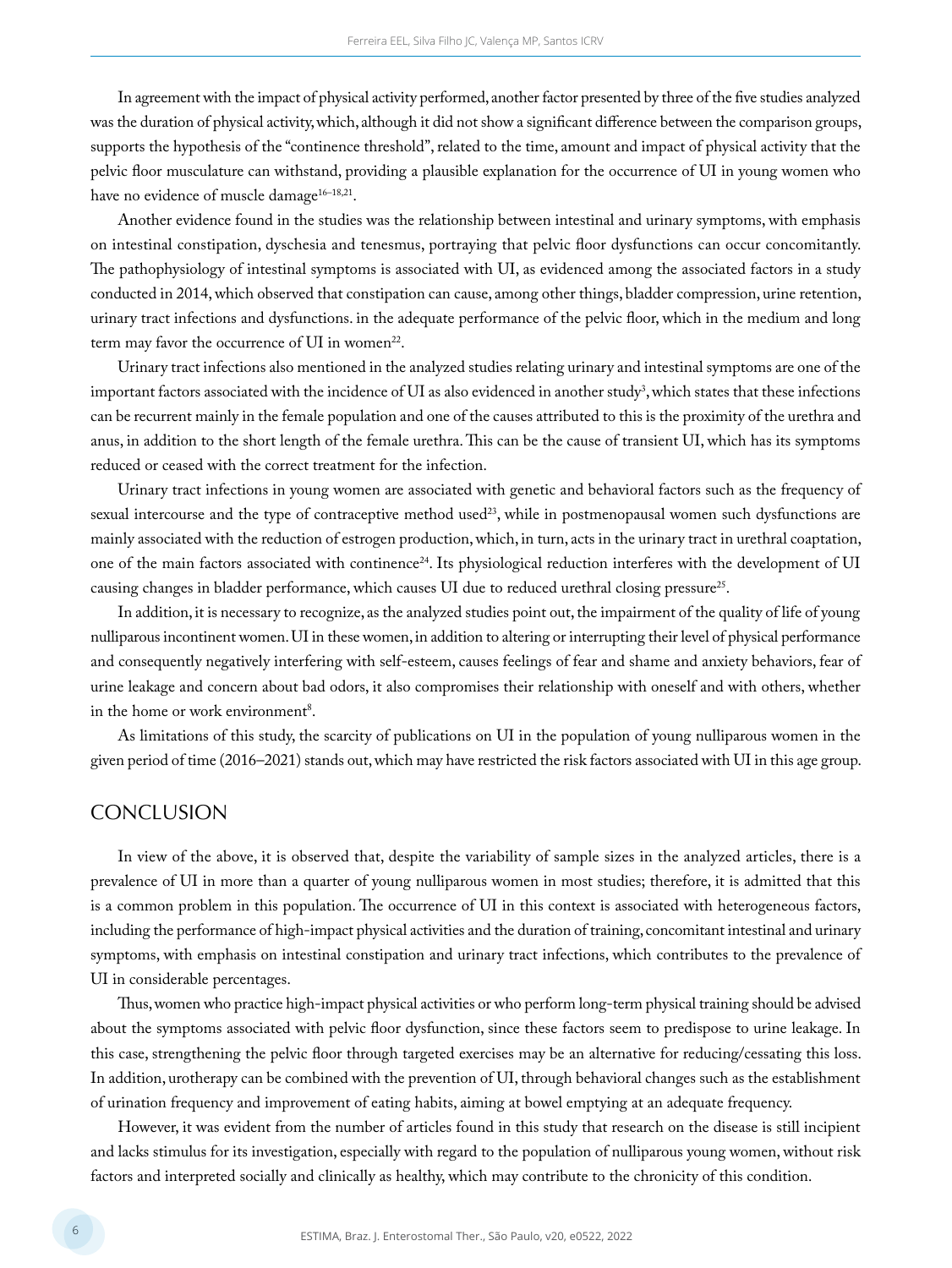# AUTHORS' CONTRIBUTION

**Conceptualization:** Ferreira EEL and Santos ICRV; **Methodology:** Ferreira EEL and Santos ICRV; **Research:** Ferreira EEL and Santos ICRV; **Writing – First version:** Ferreira EEL, Santos ICRV, Silva Filho JC; **Writing – Reviewing and Editing:** Ferreira EEL, Santos ICRV, Valença MP; **Supervision:** Santos ICRV, Valença MP.

## DATA STATEMENT AVAILABILITY

All datasets were generated or analyzed in the current study.

## FUNDING

Not applicable.

## ACKNOWLEDGEMENTS

Not applicable.

## REFERENCES

- 1. Abrams P, Cardozo L, Wagg A, Wein A. Epidemiology of urinary incontinence in women. In: Abrams P, autor. 6th Internacional consultation on incontinence. Recommendations of the International Scientific Comitee. Tóquio: ICS; 2017. p. 33-51.
- 2. Silva JCP, Soler ZASG, Wysocki AD. Associated factors to urinary incontinence in women undergoing urodynamic testing. Rev Esc Enferm USP 2017;51:e03209. <https://doi.org/10.1590/s1980-220x2016140903209>
- 3. Mourão LF, Luz MHBA, Marques ADB, Benício CDAV, Nunes BMVT, Pereira AFM. Caracterização e fatores de risco de incontinência urinária em mulheres atendidas em uma clínica ginecológica. Estima 2017;15(2):82-91. [https://doi.org/10.5327/](https://doi.org/10.5327/Z1806-3144201700020004) [Z1806-3144201700020004](https://doi.org/10.5327/Z1806-3144201700020004)
- 4. Martins JTC, Silva VR. Dialogando sobre incontinência urinária feminina, qualidade de vida e políticas públicas de saúde para a mulher brasileira. Serv Soc Saúde 2018;16(2):257-78. <https://doi.org/10.20396/sss.v16i2.8651466>
- 5. Lukacz ES, Santiago-Lastra Y, Albo MLE, Brubaker L. Urinary Icontinence in Women. JAMA 2017;318(16):1592-604. [https://doi.](https://doi.org/10.1001/jama.2017.12137) [org/10.1001/jama.2017.12137](https://doi.org/10.1001/jama.2017.12137)
- 6. Cavalcante KVM, Silva MIGC, Bernardo ASF, Souza DE, Lima TCGC, Magalhães AG. Prevalência e fatores associados à incontinência urinária em mulheres idosas. Rev Bras Promoç Saúde 2014;27(2):216-23. <https://doi.org/10.5020/2528>
- 7. O'Halloran T, Bell RJ, Robinson PJ, Davis SR. Urinary incontinence in Young Nulligravid Women: A Cross-sectional Analysis. Ann Intern Med 2012;157(2):87-93. <https://doi.org/10.7326/0003-4819-157-2-201207170-00005>
- 8. Ural ÜM, Gücük S, Ekici A, Topçuoğlu A. Urinary incontinence in female university students. Int Urogynecol J 2021;32(2):367-73. <https://doi.org/10.1007/s00192-020-04360-y>
- 9. Van Breda HMK, Bosch JLHR, Kort LMO. Hidden prevalence of lower urinary tract symptoms in healthy nulligravid women. Int Urogynecol J 2015; 26(11):1637-43.<https://doi.org/10.1007/s00192-015-2754-1>
- 10. Almousa S, Van Loon AB. The prevalence of urinary incontinence in nulliparous adolescent and middle-aged women and the associated risk factors: A systematic review. Maturitas 2018;107:78-83.<https://doi.org/10.1016/j.maturitas.2017.10.003>
- 11. Fernandes S, Coutinho EC, Duarte JC, Nelas PAB, Chaves CMCB, Amaral O. Qualidade de vida em mulheres com Incontinência Urinária. Rev Enf Ref 2015;27(2):353-362.<https://doi.org/10.12707/RIV14042>
- 12. Sousa LMM, Marques-Vieira CMA, Severino SSP, Antunes AV. A metodologia de revisão integrativa da literatura em enfermagem. Revista Investigação em Enfermagem 2017:17-26.
- 13. Souza MT, Silva MD, Carvalho R. Revisão integrativa: o que é e como fazer. Einstein 2010;8(1):102-6.
- 14. Galvão TF, Pansani TSA, Harrad D. Principais itens para relatar revisões sistemáticas e meta-análises: A recomendação PRISMA. Epidemol Serv Saúde 2015;24(2):335-42. <https://doi.org/10.5123/S1679-49742015000200017>